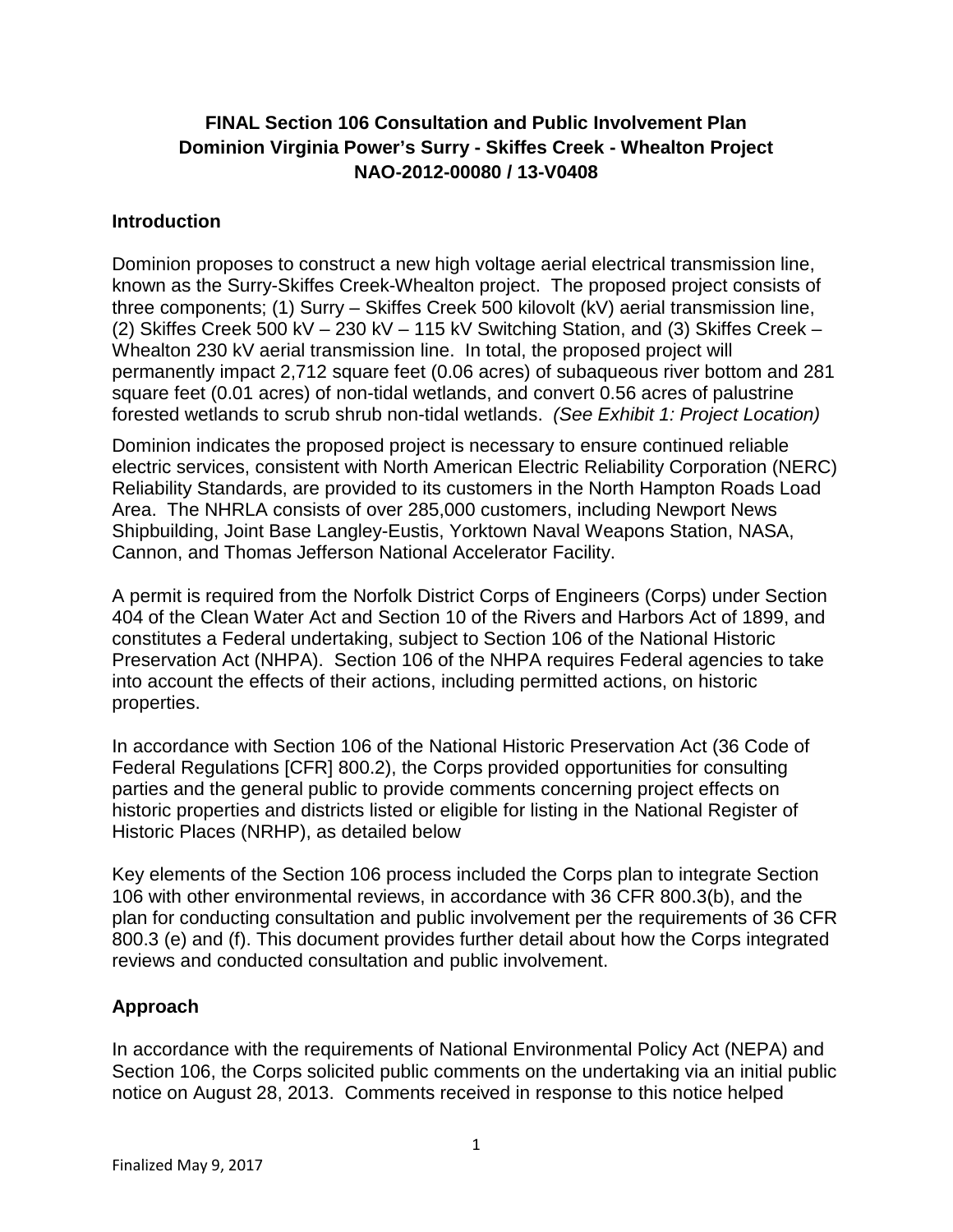facilitate the initial steps of Section 106 review process and were considered as part of the NEPA compliance. The public notice also provided interested members of the public with an opportunity to comment on the identification of historic properties and potential effects. The Corps used the studies and information generated during the Virginia State Corporation Commission's review of Dominion's proposed project to inform, not to replace, the Section 106 consultation process. The Corps consulted with agencies and organizations that demonstrated an interest in cultural resource impacts resulting from the undertaking.

The Corps provided the public with information about the undertaking and its effects on historic properties, and sought their comments and input at various steps of the process. Members of the public provided views on their own initiative for Corps officials to consider during the decision-making processes.

#### **Public Involvement**

Official opportunities for public comment regarding historic resource identification and effects were provided through the Corps August 28, 2013, November 13, 2014, and May 21, 2015 public notices. Requests for a public hearing due to concerns regarding historic resources, in addition to other issues, were acknowledged by the Corps. After careful consideration, the Corps conducted a public hearing on October 30, 2015. Throughout the Section 106 process, general information was made, available at the following web link [\(http://www.nao.usace.army.mil/Missions/Regulatory/SkiffesCreekPowerLine.aspx\)](http://www.nao.usace.army.mil/Missions/Regulatory/SkiffesCreekPowerLine.aspx). This website contained links to the applicant's and consulting party websites, which contained additional information and perspectives on the project.

## **Consulting Parties**

As a result of the August 2013 Public Notice and the State Corporation Commission review process, the Corps, in coordination with the Virginia Department of Historic Resources (VDHR), identified organizations that demonstrated an interest in the effects of the undertaking on historic properties. In addition to requests received in response to the first public notice, Kings Mill Community Services Association and Southern Environmental Law Center (SELC) were also invited to participate as consulting parties in a letter dated March 5, 2014. On June 20, 2014, the Corps notified local governments within the limits of the project (Surry County, City of Williamsburg, York County, City of Newport News, and City of Hampton) by mail, inviting their participation as consulting parties. Due to Kings Mill, SELC, and the localities failure to respond, it was assumed they declined to participate. A separate invite included First California Company Jamestowne Society who accepted the invite to participate. On November 25, 2014, written correspondence was received from the new steward of Carter Grove Plantation indicating an inability to participate. On March 16, 2017, written correspondence was received from Kingsmill Resort requesting participation. The Corps accepted the request and engaged the Resort, offering them a brief opportunity to provide input on the projects potential effects on historic properties and resolution of any adverse effects. The Resort provided no additional follow-up.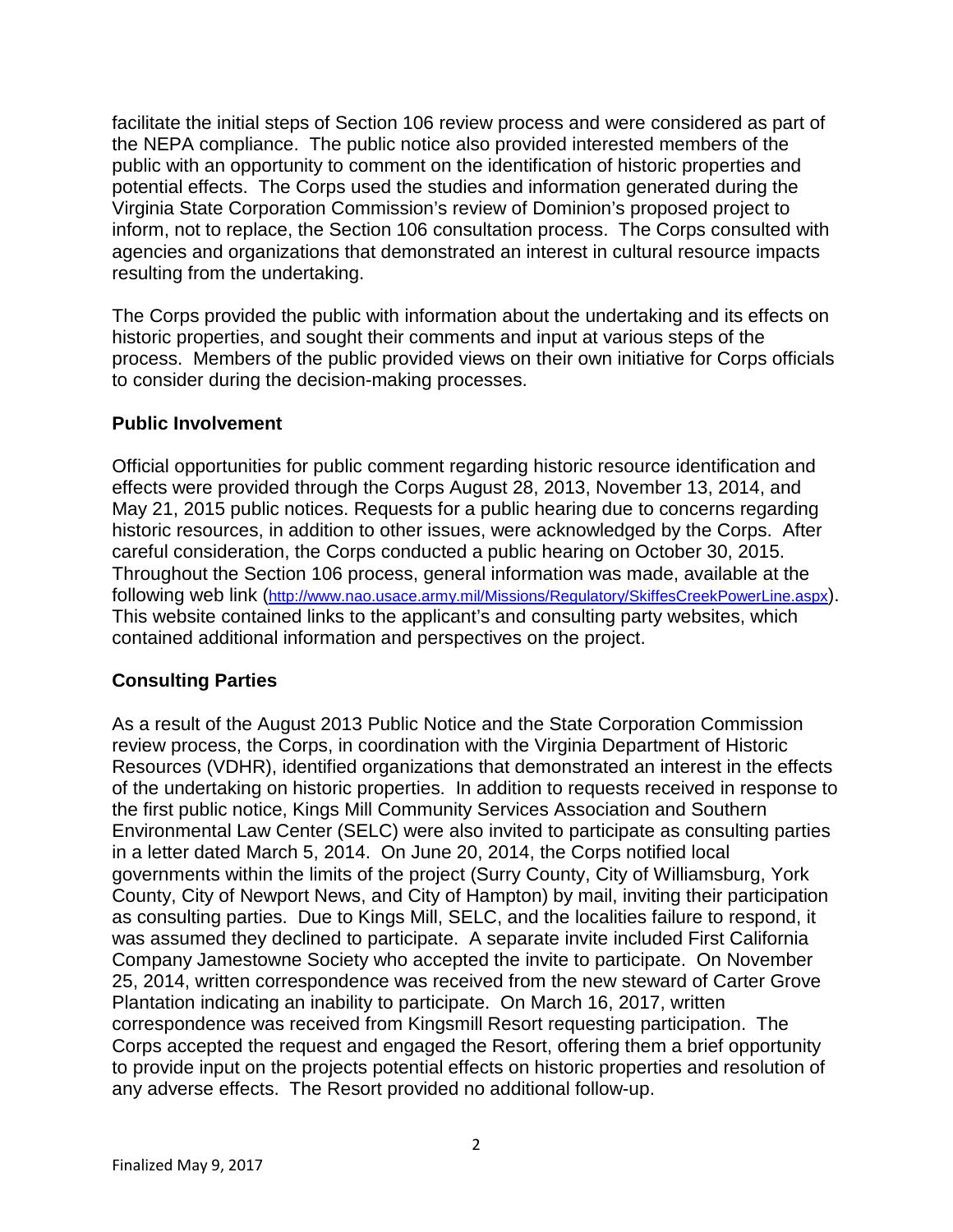#### **Tribal Consultation**

To address Tribal Trust Responsibilities and NHPA Section 106 requirements to involve tribes, the Corps consulted with several Federally recognized tribes. The initial consultation began with a letter sent to several tribes on August 25, 2015. Dominion's consultants developed a summary of the historic properties potentially affected by the project, with an emphasis on properties with prehistoric Native American components, and this summary was included with the August 25, 2014 letters the Corps provided to all tribes. At the initial stages of the project, when consulting parties were invited (summer, 2014), no federally recognized tribes or tribal lands were located within the Commonwealth of Virginia. However, tribal consultation initiated for other projects indicated potential interest in this area of Virginia for the Delaware Tribe of Indians, the Delaware Nation, and the Catawba Indian Nation. Therefore, the Corps consulted with the aforementioned federally recognized Tribes on a government to government basis through the correspondence dated August 25, 2014 as mentioned above. The Delaware Tribe of Indians accepted the consulting party invitation, and the Catawba Indian National and the Delaware Nation declined to participate. In addition, the Corps coordinated with the following state recognized tribes to determine their interest in participating as consulting parties: Cheroenhaka, Chickahominy, Eastern Chickahominy, Mattaponi, Upper Mattaponi, Nansemond, Nottoway, and Rappahannock Tribes. The Chickahominy Tribe elected to participate, but the other state-recognized tribes either declined or provided no response. The Pamunkey Tribe, which became federally recognized on January 28, 2016, was consulted on August 25, 2014 when the tribe was state-recognized. On October 5, 2016, Chief Robert Gray with the Pamunkey Indian Tribe reached out to the Corps requesting to participate. The Corps immediately acknowledged and accepted the Pamunkey Tribe's request. On October 31, 2016, the Corps held its first government to government meeting with Chief Gray and the Pamunkey Indian Tribe since obtaining federal recognition. The Corps helped facilitate other communication opportunities between Dominion and Chief Gray to discuss project related impacts and mitigation opportunities.

Throughout the process, the Corps maintained a complete list of active "Consulting Parties" *(See Exhibit 2: Section 106 List of Consulting Party POC's)*. The majority of consulting parties were afforded opportunities to comment on all stages of the Section 106 process, including identification of historic properties, effect assessments, and resolution of adverse effects. However, any consulting party who joined at a later stage in the Section 106 process were only invited to provide comments moving forward. The Section 106 process was not restarted for steps completed prior to their participation.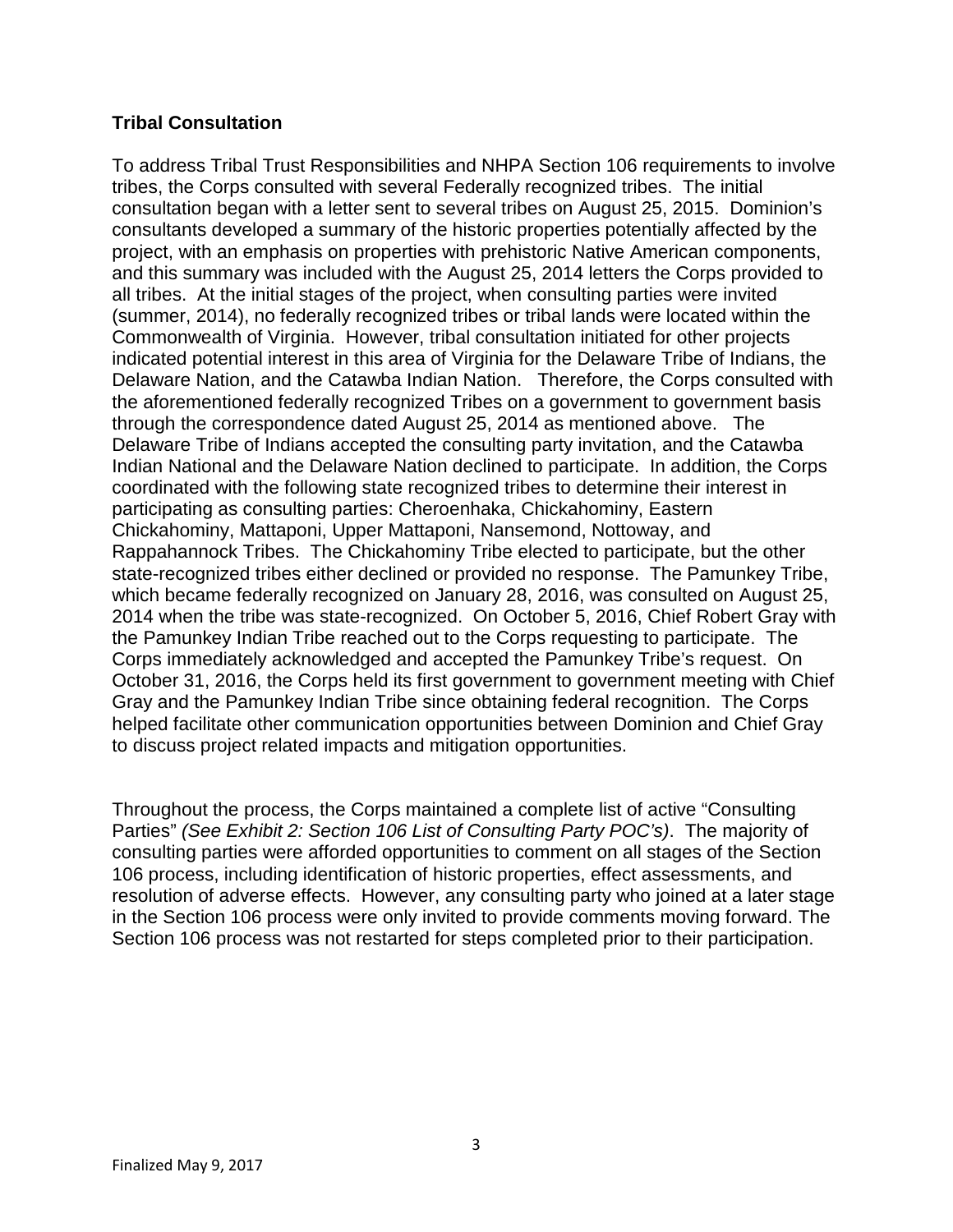## **Meetings**

On September 25, 2014, December 9, 2014, June 24, 2015, October 15, 2015, and February 2, 2016 the Corps, VDHR, the Advisory Council on Historic Preservation (ACHP), and consulting parties held Section 106/110 National Historic Preservation Act Meetings at Legacy Hall, 4301 New Town Avenue, Williamsburg, VA 23188. General meeting objectives:

September 25<sup>th</sup>:

- $\triangleright$  Status of permit evaluation
- $\triangleright$  Corps jurisdiction
- ▶ Project Overview, Purpose & Need, Alternatives, Construction **Methods**
- $\triangleright$  Historic Property Identification Efforts
- $\triangleright$  Potential Effects on historic properties

December 9<sup>th</sup>:

- **▶ General Item Updates**
- $\triangleright$  Historic Property Identification
- $\triangleright$  Historic Property Eligibility
- $\triangleright$  Potential Effects
- $\triangleright$  Potential Mitigation

June 24th:

- General Updates
- $\triangleright$  Resolution of Adverse Effects
	- Avoidance, Minimization, Mitigation Considerations/Measures
	- Feedback/Ideas

October 15<sup>th</sup>:

- **► General Updates**
- $\triangleright$  NPS Visual Effects Analysis
- $\triangleright$  Stantec Consolidated Effects Report
- **EXEC** Resolution of Adverse Effects

February 2nd:

- **≻** General Updates
- $\triangleright$  Resolution of Adverse Effects

Numerous additional meetings or conference calls were held between the Corps and various consulting parties at several stages in the process.

#### **Resolution of Adverse Effects**

Discussions of potential resolutions for adverse effects were initiated at the Consulting Party meetings, along with information presented on the Corps' website. The Memorandum of Agreement (MOA) development process included requests for written comments from all consulting parties on draft MOA's that were circulated December 30, 2015, June 13, 2016, and December 7, 2016.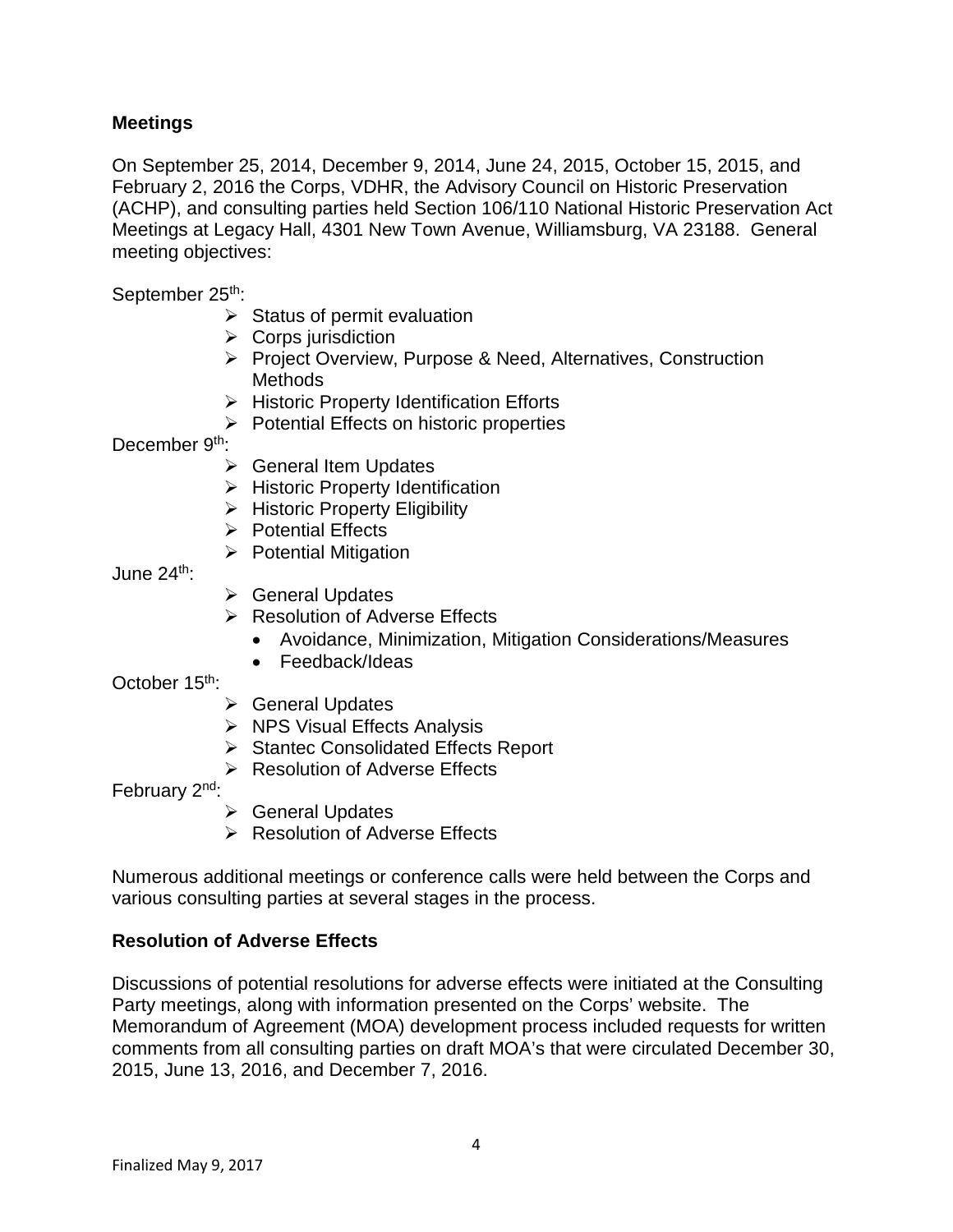The December 7, 2016 coordination of a draft MOA was the final opportunity for consulting parties to inform a decision on whether Dominion's proposed mitigation plan adequately avoids, minimizes, and/or mitigates adverse effects to historic properties. A teleconference was held January 19, 2017 with Dominion, VDHR, ACHP, and consulting parties to discuss MOA comments and the path forward. The Corps used these consultations and the input received to inform a decision on whether to fulfill responsibilities under Section 106 of the NHPA through either an executed MOA or termination of consultation.

On March 24, 2017, the Corps solicited final comments from VDHR and ACHP. On April 24, 2017, the Corps circulated for signature a final MOA with Signatories, Invited Signatories, and consulting parties. On May 2, 2017, the MOA was executed. Signatures were received from all required Signatories (Corps, VDHR, and ACHP). Dominion and the Commonwealth of Virginia signed as Invited Signatories. The Chickahominy Indian Tribe and the Department of Interior, on behalf of the National Park Service, signed as concurring parties. All other consulting parties afforded the opportunity sign as concurring, either declined or provided no response.

### **Milestones and Tracking**

A list of major milestones in the Section 106 process for the subject undertaking is provided as an attachment to this document *(See Exhibit 3: Section 106 Major Milestones)*. The milestones table was updated throughout the review process and distributed to the all consulting parties during the various steps in the process. This document was also updated as necessary on our website.

The Corps received, tracked, and organized, with the help of Dominion, the comments received in conjunction to various steps throughout the process.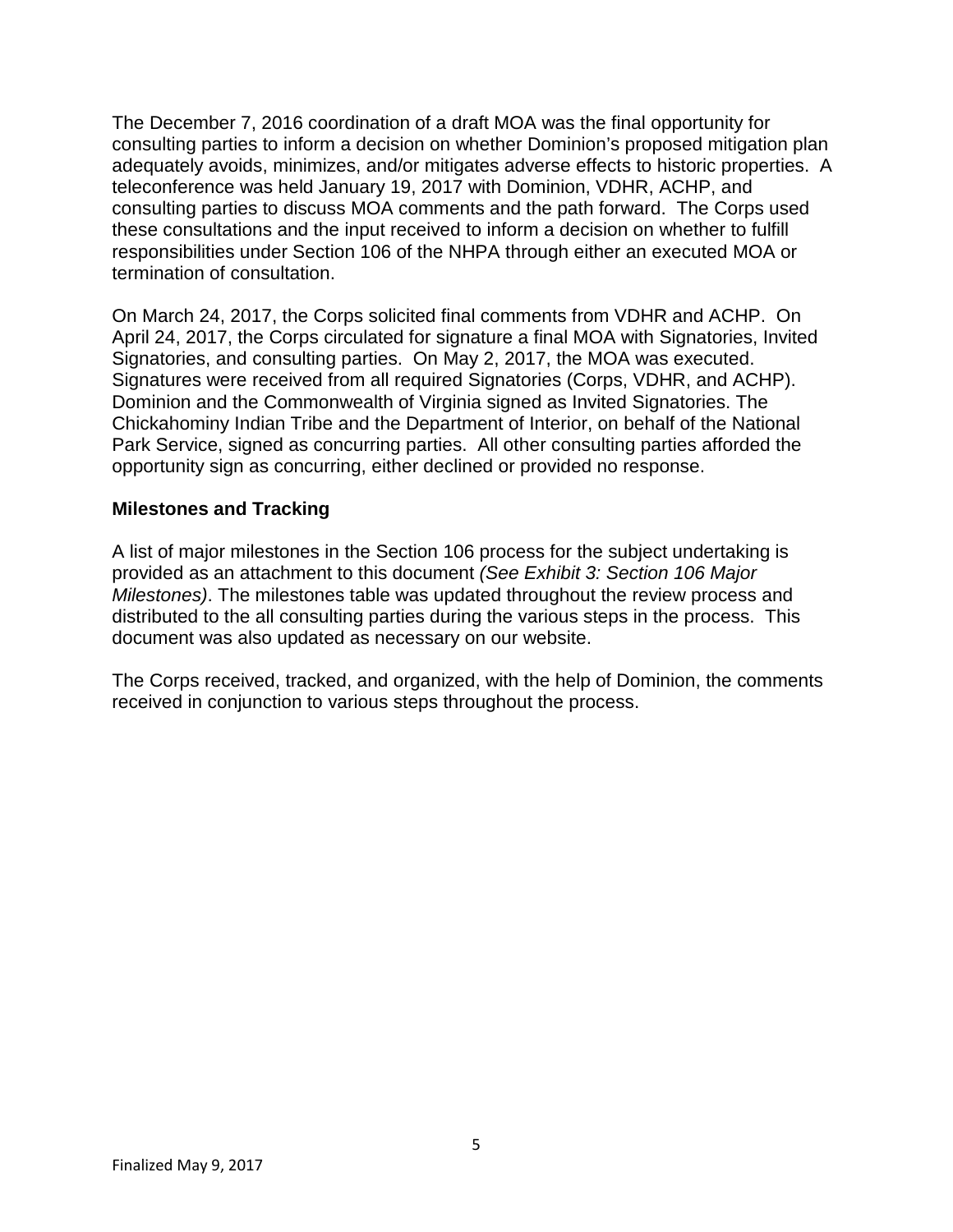# **Exhibit 1: Project Location**

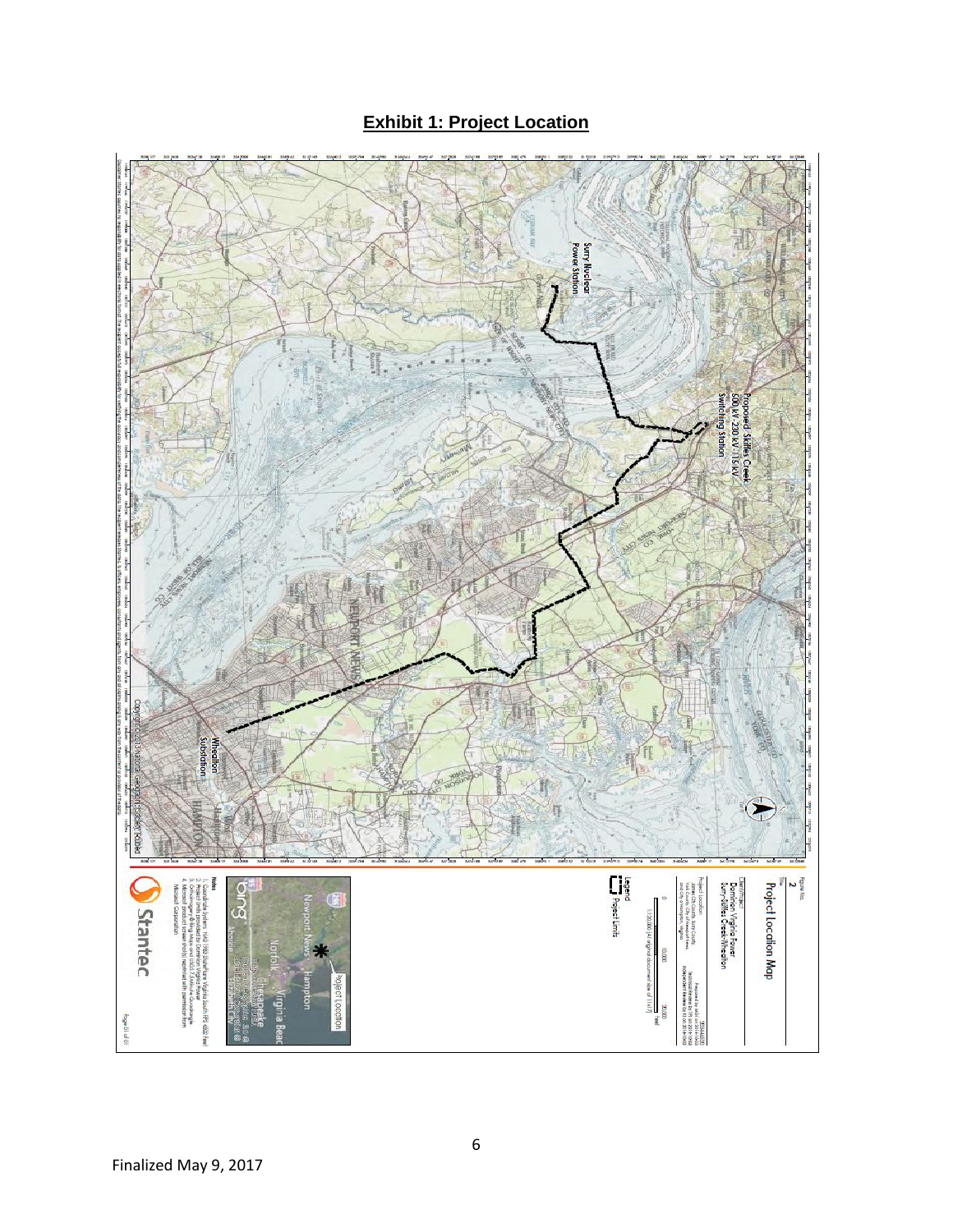#### **Exhibit 2: Section 106 List of Consulting Party POC's (updated as of May 9, 2017)**

- $\triangleright$  Corps; Randy Steffey (Project Manager) [randy.l.steffey@usace.army.mil](mailto:randy.l.steffey@usace.army.mil)
- $\triangleright$  Applicant/Agents;
	- 1. Dominion (applicant); Courtney Fisher [courtney.r.fisher@dom.com](mailto:courtney.r.fisher@dom.com)
	- 2. Stantec (agent); Corey Gray [corey.gray@stantec.com](mailto:corey.gray@stantec.com) , Dave Ramsey [dave.ramsey@stantec.com](mailto:dave.ramsey@stantec.com) , and Ellen Brady – [ellen.brady@stantec.com](mailto:ellen.brady@stantec.com)
- VDHR; Roger Kirchen [roger.kirchen@dhr.virginia.gov](mailto:roger.kirchen@dhr.virginia.gov)
- $\triangleright$  ACHP; John Eddins jeddins @achp.gov
- $\triangleright$  Other Consulting Parties
	- 1. National Parks Conservation Association; Pamela E. Goddard & Joy Oakes [pgoddard@npca.org](mailto:pgoddard@npca.org) and [joakes@npca.org](mailto:joakes@npca.org)
	- 2. Save The James Alliance; Wayne Williamson [cwaynew3@verizon.net](mailto:cwaynew3@verizon.net) & Jim Zinn [jmzbuck@gmail.com](mailto:jmzbuck@gmail.com)
	- 3. Chesapeake Conservancy; Joel Dunn [jdunn@chesapeakeconservancy.org](mailto:jdunn@chesapeakeconservancy.org)
	- 4. United States Department of the Interior (National Park Service, Colonial National Historic Park); Elaine Leslie – [Elaine\\_leslie@nps.gov](mailto:Elaine_leslie@nps.gov)
		- Rebecca Eggleston [becky\\_eggleston@nps.gov](mailto:becky_eggleston@nps.gov) Jonathan Connolly – [jonathan\\_connolly@nps.gov](mailto:jonathan_connolly@nps.gov) Dorothy Geyer – Dorothy geyer@nps.gov Kym A. Hall – kym hall@nps.gov
	- 5. United States Department of the Interior (National Park Service, North East Region);

Jonathan Doherty – jonathan doherty@nps.gov;

Mary Krueger – mary c\_krueger@nps.gov;

Bob Krumenaker – [bob\\_krumenaker@nps.gov;](mailto:bob_krumenaker@nps.gov)

Jennifer McConaghie – [Jennifer\\_mcconaghie@nps.gov;](mailto:Jennifer_mcconaghie@nps.gov)

Cinda Waldbuesser – [cinda\\_waldbuesser@nps.gov](mailto:cinda_waldbuesser@nps.gov)

Other – Captain Johns Smith National Historic Trail: Charles hunt@nps.gov

- 6. James City County; Bryan J. Hill, County Administrator c/o: Max Hlavin [Maxwell.Hlavin@jamescitycountyva.gov](mailto:Maxwell.Hlavin@jamescitycountyva.gov)
- 7. The Colonial Williamsburg Foundation; Hazel Wong [hwong@cwf.org](mailto:hwong@cwf.org)
- 8. Preservation Virginia; Elizabeth S. Kostelny [ekostelny@preservationvirginia.org](mailto:ekostelny@preservationvirginia.org)
- 9. Scenic Virginia; Leighton Powell [leighton.powell@scenicvirginia.org](mailto:leighton.powell@scenicvirginia.org)
- 10. National Trust for Historic Preservation; Robert Nieweg [rnieweg@savingplaces.org](mailto:rnieweg@savingplaces.org)
- 11. Christian & Barton, LLP on behalf of BASF Corp; Michael J. Quinan [mquinan@cblaw.com](mailto:mquinan@cblaw.com)
- 12. James River Association; Jamie Brunkow [jbrunkow@jrava.org](mailto:jbrunkow@jrava.org)
- 13. American Battlefield Protection Program (National Park Service); Kristen McMasters [kristen\\_mcmasters@nps.gov](mailto:kristen_mcmasters@nps.gov)
- 14. First California Company Jamestowne Society; James McCall [jhmccall1@gmail.com](mailto:jhmccall1@gmail.com)
- 15. Delaware Tribe Historic Preservation Representatives; Susan Bachor [temple@delawaretribe.org](mailto:temple@delawaretribe.org)
- 16. Chickahominy Tribe; Chief Stephen Adkins [stephenradkins@aol.com](mailto:stephenradkins@aol.com)
- 17. Council of Virginia Archaeologist (COVA); Jack Gary [jack@poplarforest.org](mailto:jack@poplarforest.org)
- 18. Margaret Nelson Fowler (Former POC under STJA) [onthepond1@gmail.com](mailto:onthepond1@gmail.com)
- 19. Pamunkey Indian Tribe; Chief Robert Gray [Rgray58@hughes.net](mailto:Rgray58@hughes.net)
- 20. Escalante Kingsmill Resort LLC; John Hilker John. Hilker@kingsmill.com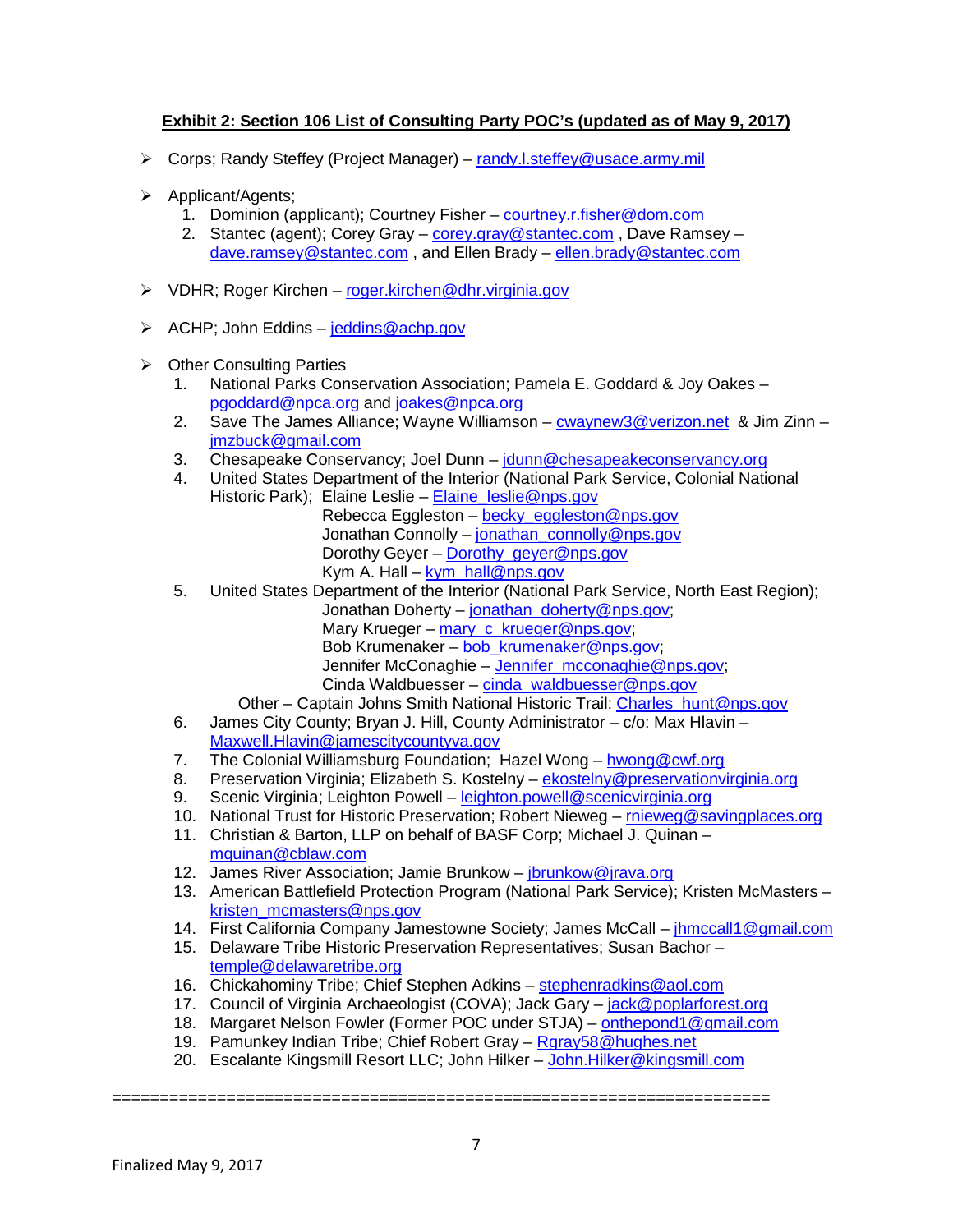## **Exhibit 3: Section 106 Major Milestones**

| <b>Initiation Date</b><br><b>Completion Date</b><br>Description<br><b>Initial Public Notice</b><br>August 28, 2013<br><b>Established Undertaking</b><br>$\blacksquare$<br>Comment period closed<br>$\bullet$<br>Identified State Historic Preservation<br>(800.3)<br>$\blacksquare$<br>September 28, 2013<br>Officer as (VDHR)<br><b>Requested Public Comment</b><br>$\blacksquare$<br>Identified Cultural Resources of Concern<br>$\blacksquare$<br>August 28, 2013<br>August 28, 2013 Public Notice Issued<br><b>Identify Consulting</b><br>• May 2, 2017<br>$\blacksquare$<br>Parties<br>Dec 3, 2013 Compiled consulting party<br>$\blacksquare$<br>list based on PN & coordinated w/ VDHR<br>(800.3)<br>for any add'l parties<br>Mar 3, 2014 notified all requesting parties<br>$\overline{\phantom{a}}$<br>of acceptance as consulting parties<br>Mar 5, 2015 Add'l consulting party invites<br>$\blacksquare$<br>were sent based on VDHR<br>recommendations<br>June 20, 2014 participation invitations<br>$\blacksquare$<br>sent to Local Governments<br>August 25, 2014 invited Tribal<br>$\blacksquare$<br>Participation<br>November 21, 2014 invited Mr. Mencoff,<br>$\blacksquare$<br>new owner of Carters Grove Plantation,<br>to participate.<br>October 6, 2016 Pamunkey Indian Tribe<br>$\blacksquare$<br>joined as a consulting party.<br>March 23, 2017 Kingsmill Resort joined<br>$\blacksquare$<br>as a consulting party.<br><b>Identify Historic</b><br>August 28, 2013<br>August 28, 2013 Public Notice<br>Initially completed May 11,<br>$\blacksquare$<br>$\bullet$<br>Properties<br>Established APE w/ VDHR<br>$\blacksquare$<br>2015<br>(800.4)<br>Initial APE concurrence Jan 28,<br>➤<br>Updated Oct 5, 2015 to reflect<br>2014<br>minor APE expansions due to<br>Refined APE into Direct & Indirect<br>⋗<br>minor project modifications<br>boundaries; rec'd concurrence<br>Updated June 28, 2016 to<br>(verbal) Sept 2014, written Jan 15,<br>capture Direct APE expansion<br>2015<br>and additional underwater<br>⋗<br>Minor modification to Direct APE;<br>survey work within the James<br>concurrence Oct 5, 2015 (5 tower<br>River.<br>locations)<br>Direct APE Exhibits were refined to<br>⋗<br>accurately depict boundary around<br>proposed fender protection<br>systems; June 28, 2016<br>Consulted surveys/data used in part for<br>the VA State Corporation Commission<br>process<br>May 8, 2014 coordinated w/ VDHR,<br>$\overline{\phantom{a}}$<br>ACHP, & consulting parties on Historic<br>Property Identification, Surveys, and<br>potential effects.<br>Re-coordinated June 20, 2014 with<br>$\blacksquare$<br>VDHR, ACHP, & consulting parties to<br>finalize Historic Property Identification<br>Sept 25 <sup>th</sup> & Dec 9 <sup>th</sup> Consulting Party<br>$\blacksquare$<br><b>Meetings</b><br>November 13, 2014 Public Notice<br>$\blacksquare$<br>Comments rec'd were considered in part<br>$\blacksquare$<br>from the multiple coordination<br>opportunities.<br>May 1 <sup>st</sup> & May 11, 2015 VDHR provided<br>$\blacksquare$<br>documentation of completion of 800.4.<br>Sept 4, 2015 VDHR concurrence with<br>$\mathbf{r}$<br>Addendum to Phase I Cultural Resources<br>Report for five (5) tower locations not<br>included in previous studies.<br>June 24, 2016 VDHR concurrence with<br>Revised Phase I Remote Sensing |           |                                    |  |
|-------------------------------------------------------------------------------------------------------------------------------------------------------------------------------------------------------------------------------------------------------------------------------------------------------------------------------------------------------------------------------------------------------------------------------------------------------------------------------------------------------------------------------------------------------------------------------------------------------------------------------------------------------------------------------------------------------------------------------------------------------------------------------------------------------------------------------------------------------------------------------------------------------------------------------------------------------------------------------------------------------------------------------------------------------------------------------------------------------------------------------------------------------------------------------------------------------------------------------------------------------------------------------------------------------------------------------------------------------------------------------------------------------------------------------------------------------------------------------------------------------------------------------------------------------------------------------------------------------------------------------------------------------------------------------------------------------------------------------------------------------------------------------------------------------------------------------------------------------------------------------------------------------------------------------------------------------------------------------------------------------------------------------------------------------------------------------------------------------------------------------------------------------------------------------------------------------------------------------------------------------------------------------------------------------------------------------------------------------------------------------------------------------------------------------------------------------------------------------------------------------------------------------------------------------------------------------------------------------------------------------------------------------------------------------------------------------------------------------------------------------------------------------------------------------------------------------------------------------------------------------------------------------------------------------------------------------------------------------------------------------------------------------------------------------------------------------------------------------------------------------------------------------------------------------------------------------------------------------------------------------------------------------------------------------------------------------------------------------------------------------------------|-----------|------------------------------------|--|
|                                                                                                                                                                                                                                                                                                                                                                                                                                                                                                                                                                                                                                                                                                                                                                                                                                                                                                                                                                                                                                                                                                                                                                                                                                                                                                                                                                                                                                                                                                                                                                                                                                                                                                                                                                                                                                                                                                                                                                                                                                                                                                                                                                                                                                                                                                                                                                                                                                                                                                                                                                                                                                                                                                                                                                                                                                                                                                                                                                                                                                                                                                                                                                                                                                                                                                                                                                                           | Milestone |                                    |  |
|                                                                                                                                                                                                                                                                                                                                                                                                                                                                                                                                                                                                                                                                                                                                                                                                                                                                                                                                                                                                                                                                                                                                                                                                                                                                                                                                                                                                                                                                                                                                                                                                                                                                                                                                                                                                                                                                                                                                                                                                                                                                                                                                                                                                                                                                                                                                                                                                                                                                                                                                                                                                                                                                                                                                                                                                                                                                                                                                                                                                                                                                                                                                                                                                                                                                                                                                                                                           |           |                                    |  |
|                                                                                                                                                                                                                                                                                                                                                                                                                                                                                                                                                                                                                                                                                                                                                                                                                                                                                                                                                                                                                                                                                                                                                                                                                                                                                                                                                                                                                                                                                                                                                                                                                                                                                                                                                                                                                                                                                                                                                                                                                                                                                                                                                                                                                                                                                                                                                                                                                                                                                                                                                                                                                                                                                                                                                                                                                                                                                                                                                                                                                                                                                                                                                                                                                                                                                                                                                                                           |           |                                    |  |
|                                                                                                                                                                                                                                                                                                                                                                                                                                                                                                                                                                                                                                                                                                                                                                                                                                                                                                                                                                                                                                                                                                                                                                                                                                                                                                                                                                                                                                                                                                                                                                                                                                                                                                                                                                                                                                                                                                                                                                                                                                                                                                                                                                                                                                                                                                                                                                                                                                                                                                                                                                                                                                                                                                                                                                                                                                                                                                                                                                                                                                                                                                                                                                                                                                                                                                                                                                                           |           |                                    |  |
|                                                                                                                                                                                                                                                                                                                                                                                                                                                                                                                                                                                                                                                                                                                                                                                                                                                                                                                                                                                                                                                                                                                                                                                                                                                                                                                                                                                                                                                                                                                                                                                                                                                                                                                                                                                                                                                                                                                                                                                                                                                                                                                                                                                                                                                                                                                                                                                                                                                                                                                                                                                                                                                                                                                                                                                                                                                                                                                                                                                                                                                                                                                                                                                                                                                                                                                                                                                           |           |                                    |  |
|                                                                                                                                                                                                                                                                                                                                                                                                                                                                                                                                                                                                                                                                                                                                                                                                                                                                                                                                                                                                                                                                                                                                                                                                                                                                                                                                                                                                                                                                                                                                                                                                                                                                                                                                                                                                                                                                                                                                                                                                                                                                                                                                                                                                                                                                                                                                                                                                                                                                                                                                                                                                                                                                                                                                                                                                                                                                                                                                                                                                                                                                                                                                                                                                                                                                                                                                                                                           |           |                                    |  |
|                                                                                                                                                                                                                                                                                                                                                                                                                                                                                                                                                                                                                                                                                                                                                                                                                                                                                                                                                                                                                                                                                                                                                                                                                                                                                                                                                                                                                                                                                                                                                                                                                                                                                                                                                                                                                                                                                                                                                                                                                                                                                                                                                                                                                                                                                                                                                                                                                                                                                                                                                                                                                                                                                                                                                                                                                                                                                                                                                                                                                                                                                                                                                                                                                                                                                                                                                                                           |           |                                    |  |
|                                                                                                                                                                                                                                                                                                                                                                                                                                                                                                                                                                                                                                                                                                                                                                                                                                                                                                                                                                                                                                                                                                                                                                                                                                                                                                                                                                                                                                                                                                                                                                                                                                                                                                                                                                                                                                                                                                                                                                                                                                                                                                                                                                                                                                                                                                                                                                                                                                                                                                                                                                                                                                                                                                                                                                                                                                                                                                                                                                                                                                                                                                                                                                                                                                                                                                                                                                                           |           |                                    |  |
|                                                                                                                                                                                                                                                                                                                                                                                                                                                                                                                                                                                                                                                                                                                                                                                                                                                                                                                                                                                                                                                                                                                                                                                                                                                                                                                                                                                                                                                                                                                                                                                                                                                                                                                                                                                                                                                                                                                                                                                                                                                                                                                                                                                                                                                                                                                                                                                                                                                                                                                                                                                                                                                                                                                                                                                                                                                                                                                                                                                                                                                                                                                                                                                                                                                                                                                                                                                           |           |                                    |  |
|                                                                                                                                                                                                                                                                                                                                                                                                                                                                                                                                                                                                                                                                                                                                                                                                                                                                                                                                                                                                                                                                                                                                                                                                                                                                                                                                                                                                                                                                                                                                                                                                                                                                                                                                                                                                                                                                                                                                                                                                                                                                                                                                                                                                                                                                                                                                                                                                                                                                                                                                                                                                                                                                                                                                                                                                                                                                                                                                                                                                                                                                                                                                                                                                                                                                                                                                                                                           |           |                                    |  |
|                                                                                                                                                                                                                                                                                                                                                                                                                                                                                                                                                                                                                                                                                                                                                                                                                                                                                                                                                                                                                                                                                                                                                                                                                                                                                                                                                                                                                                                                                                                                                                                                                                                                                                                                                                                                                                                                                                                                                                                                                                                                                                                                                                                                                                                                                                                                                                                                                                                                                                                                                                                                                                                                                                                                                                                                                                                                                                                                                                                                                                                                                                                                                                                                                                                                                                                                                                                           |           |                                    |  |
|                                                                                                                                                                                                                                                                                                                                                                                                                                                                                                                                                                                                                                                                                                                                                                                                                                                                                                                                                                                                                                                                                                                                                                                                                                                                                                                                                                                                                                                                                                                                                                                                                                                                                                                                                                                                                                                                                                                                                                                                                                                                                                                                                                                                                                                                                                                                                                                                                                                                                                                                                                                                                                                                                                                                                                                                                                                                                                                                                                                                                                                                                                                                                                                                                                                                                                                                                                                           |           |                                    |  |
|                                                                                                                                                                                                                                                                                                                                                                                                                                                                                                                                                                                                                                                                                                                                                                                                                                                                                                                                                                                                                                                                                                                                                                                                                                                                                                                                                                                                                                                                                                                                                                                                                                                                                                                                                                                                                                                                                                                                                                                                                                                                                                                                                                                                                                                                                                                                                                                                                                                                                                                                                                                                                                                                                                                                                                                                                                                                                                                                                                                                                                                                                                                                                                                                                                                                                                                                                                                           |           |                                    |  |
|                                                                                                                                                                                                                                                                                                                                                                                                                                                                                                                                                                                                                                                                                                                                                                                                                                                                                                                                                                                                                                                                                                                                                                                                                                                                                                                                                                                                                                                                                                                                                                                                                                                                                                                                                                                                                                                                                                                                                                                                                                                                                                                                                                                                                                                                                                                                                                                                                                                                                                                                                                                                                                                                                                                                                                                                                                                                                                                                                                                                                                                                                                                                                                                                                                                                                                                                                                                           |           |                                    |  |
|                                                                                                                                                                                                                                                                                                                                                                                                                                                                                                                                                                                                                                                                                                                                                                                                                                                                                                                                                                                                                                                                                                                                                                                                                                                                                                                                                                                                                                                                                                                                                                                                                                                                                                                                                                                                                                                                                                                                                                                                                                                                                                                                                                                                                                                                                                                                                                                                                                                                                                                                                                                                                                                                                                                                                                                                                                                                                                                                                                                                                                                                                                                                                                                                                                                                                                                                                                                           |           |                                    |  |
|                                                                                                                                                                                                                                                                                                                                                                                                                                                                                                                                                                                                                                                                                                                                                                                                                                                                                                                                                                                                                                                                                                                                                                                                                                                                                                                                                                                                                                                                                                                                                                                                                                                                                                                                                                                                                                                                                                                                                                                                                                                                                                                                                                                                                                                                                                                                                                                                                                                                                                                                                                                                                                                                                                                                                                                                                                                                                                                                                                                                                                                                                                                                                                                                                                                                                                                                                                                           |           |                                    |  |
|                                                                                                                                                                                                                                                                                                                                                                                                                                                                                                                                                                                                                                                                                                                                                                                                                                                                                                                                                                                                                                                                                                                                                                                                                                                                                                                                                                                                                                                                                                                                                                                                                                                                                                                                                                                                                                                                                                                                                                                                                                                                                                                                                                                                                                                                                                                                                                                                                                                                                                                                                                                                                                                                                                                                                                                                                                                                                                                                                                                                                                                                                                                                                                                                                                                                                                                                                                                           |           |                                    |  |
|                                                                                                                                                                                                                                                                                                                                                                                                                                                                                                                                                                                                                                                                                                                                                                                                                                                                                                                                                                                                                                                                                                                                                                                                                                                                                                                                                                                                                                                                                                                                                                                                                                                                                                                                                                                                                                                                                                                                                                                                                                                                                                                                                                                                                                                                                                                                                                                                                                                                                                                                                                                                                                                                                                                                                                                                                                                                                                                                                                                                                                                                                                                                                                                                                                                                                                                                                                                           |           |                                    |  |
|                                                                                                                                                                                                                                                                                                                                                                                                                                                                                                                                                                                                                                                                                                                                                                                                                                                                                                                                                                                                                                                                                                                                                                                                                                                                                                                                                                                                                                                                                                                                                                                                                                                                                                                                                                                                                                                                                                                                                                                                                                                                                                                                                                                                                                                                                                                                                                                                                                                                                                                                                                                                                                                                                                                                                                                                                                                                                                                                                                                                                                                                                                                                                                                                                                                                                                                                                                                           |           |                                    |  |
|                                                                                                                                                                                                                                                                                                                                                                                                                                                                                                                                                                                                                                                                                                                                                                                                                                                                                                                                                                                                                                                                                                                                                                                                                                                                                                                                                                                                                                                                                                                                                                                                                                                                                                                                                                                                                                                                                                                                                                                                                                                                                                                                                                                                                                                                                                                                                                                                                                                                                                                                                                                                                                                                                                                                                                                                                                                                                                                                                                                                                                                                                                                                                                                                                                                                                                                                                                                           |           |                                    |  |
|                                                                                                                                                                                                                                                                                                                                                                                                                                                                                                                                                                                                                                                                                                                                                                                                                                                                                                                                                                                                                                                                                                                                                                                                                                                                                                                                                                                                                                                                                                                                                                                                                                                                                                                                                                                                                                                                                                                                                                                                                                                                                                                                                                                                                                                                                                                                                                                                                                                                                                                                                                                                                                                                                                                                                                                                                                                                                                                                                                                                                                                                                                                                                                                                                                                                                                                                                                                           |           |                                    |  |
|                                                                                                                                                                                                                                                                                                                                                                                                                                                                                                                                                                                                                                                                                                                                                                                                                                                                                                                                                                                                                                                                                                                                                                                                                                                                                                                                                                                                                                                                                                                                                                                                                                                                                                                                                                                                                                                                                                                                                                                                                                                                                                                                                                                                                                                                                                                                                                                                                                                                                                                                                                                                                                                                                                                                                                                                                                                                                                                                                                                                                                                                                                                                                                                                                                                                                                                                                                                           |           |                                    |  |
|                                                                                                                                                                                                                                                                                                                                                                                                                                                                                                                                                                                                                                                                                                                                                                                                                                                                                                                                                                                                                                                                                                                                                                                                                                                                                                                                                                                                                                                                                                                                                                                                                                                                                                                                                                                                                                                                                                                                                                                                                                                                                                                                                                                                                                                                                                                                                                                                                                                                                                                                                                                                                                                                                                                                                                                                                                                                                                                                                                                                                                                                                                                                                                                                                                                                                                                                                                                           |           |                                    |  |
|                                                                                                                                                                                                                                                                                                                                                                                                                                                                                                                                                                                                                                                                                                                                                                                                                                                                                                                                                                                                                                                                                                                                                                                                                                                                                                                                                                                                                                                                                                                                                                                                                                                                                                                                                                                                                                                                                                                                                                                                                                                                                                                                                                                                                                                                                                                                                                                                                                                                                                                                                                                                                                                                                                                                                                                                                                                                                                                                                                                                                                                                                                                                                                                                                                                                                                                                                                                           |           |                                    |  |
|                                                                                                                                                                                                                                                                                                                                                                                                                                                                                                                                                                                                                                                                                                                                                                                                                                                                                                                                                                                                                                                                                                                                                                                                                                                                                                                                                                                                                                                                                                                                                                                                                                                                                                                                                                                                                                                                                                                                                                                                                                                                                                                                                                                                                                                                                                                                                                                                                                                                                                                                                                                                                                                                                                                                                                                                                                                                                                                                                                                                                                                                                                                                                                                                                                                                                                                                                                                           |           |                                    |  |
|                                                                                                                                                                                                                                                                                                                                                                                                                                                                                                                                                                                                                                                                                                                                                                                                                                                                                                                                                                                                                                                                                                                                                                                                                                                                                                                                                                                                                                                                                                                                                                                                                                                                                                                                                                                                                                                                                                                                                                                                                                                                                                                                                                                                                                                                                                                                                                                                                                                                                                                                                                                                                                                                                                                                                                                                                                                                                                                                                                                                                                                                                                                                                                                                                                                                                                                                                                                           |           |                                    |  |
|                                                                                                                                                                                                                                                                                                                                                                                                                                                                                                                                                                                                                                                                                                                                                                                                                                                                                                                                                                                                                                                                                                                                                                                                                                                                                                                                                                                                                                                                                                                                                                                                                                                                                                                                                                                                                                                                                                                                                                                                                                                                                                                                                                                                                                                                                                                                                                                                                                                                                                                                                                                                                                                                                                                                                                                                                                                                                                                                                                                                                                                                                                                                                                                                                                                                                                                                                                                           |           |                                    |  |
|                                                                                                                                                                                                                                                                                                                                                                                                                                                                                                                                                                                                                                                                                                                                                                                                                                                                                                                                                                                                                                                                                                                                                                                                                                                                                                                                                                                                                                                                                                                                                                                                                                                                                                                                                                                                                                                                                                                                                                                                                                                                                                                                                                                                                                                                                                                                                                                                                                                                                                                                                                                                                                                                                                                                                                                                                                                                                                                                                                                                                                                                                                                                                                                                                                                                                                                                                                                           |           |                                    |  |
|                                                                                                                                                                                                                                                                                                                                                                                                                                                                                                                                                                                                                                                                                                                                                                                                                                                                                                                                                                                                                                                                                                                                                                                                                                                                                                                                                                                                                                                                                                                                                                                                                                                                                                                                                                                                                                                                                                                                                                                                                                                                                                                                                                                                                                                                                                                                                                                                                                                                                                                                                                                                                                                                                                                                                                                                                                                                                                                                                                                                                                                                                                                                                                                                                                                                                                                                                                                           |           |                                    |  |
|                                                                                                                                                                                                                                                                                                                                                                                                                                                                                                                                                                                                                                                                                                                                                                                                                                                                                                                                                                                                                                                                                                                                                                                                                                                                                                                                                                                                                                                                                                                                                                                                                                                                                                                                                                                                                                                                                                                                                                                                                                                                                                                                                                                                                                                                                                                                                                                                                                                                                                                                                                                                                                                                                                                                                                                                                                                                                                                                                                                                                                                                                                                                                                                                                                                                                                                                                                                           |           |                                    |  |
|                                                                                                                                                                                                                                                                                                                                                                                                                                                                                                                                                                                                                                                                                                                                                                                                                                                                                                                                                                                                                                                                                                                                                                                                                                                                                                                                                                                                                                                                                                                                                                                                                                                                                                                                                                                                                                                                                                                                                                                                                                                                                                                                                                                                                                                                                                                                                                                                                                                                                                                                                                                                                                                                                                                                                                                                                                                                                                                                                                                                                                                                                                                                                                                                                                                                                                                                                                                           |           |                                    |  |
|                                                                                                                                                                                                                                                                                                                                                                                                                                                                                                                                                                                                                                                                                                                                                                                                                                                                                                                                                                                                                                                                                                                                                                                                                                                                                                                                                                                                                                                                                                                                                                                                                                                                                                                                                                                                                                                                                                                                                                                                                                                                                                                                                                                                                                                                                                                                                                                                                                                                                                                                                                                                                                                                                                                                                                                                                                                                                                                                                                                                                                                                                                                                                                                                                                                                                                                                                                                           |           |                                    |  |
|                                                                                                                                                                                                                                                                                                                                                                                                                                                                                                                                                                                                                                                                                                                                                                                                                                                                                                                                                                                                                                                                                                                                                                                                                                                                                                                                                                                                                                                                                                                                                                                                                                                                                                                                                                                                                                                                                                                                                                                                                                                                                                                                                                                                                                                                                                                                                                                                                                                                                                                                                                                                                                                                                                                                                                                                                                                                                                                                                                                                                                                                                                                                                                                                                                                                                                                                                                                           |           |                                    |  |
|                                                                                                                                                                                                                                                                                                                                                                                                                                                                                                                                                                                                                                                                                                                                                                                                                                                                                                                                                                                                                                                                                                                                                                                                                                                                                                                                                                                                                                                                                                                                                                                                                                                                                                                                                                                                                                                                                                                                                                                                                                                                                                                                                                                                                                                                                                                                                                                                                                                                                                                                                                                                                                                                                                                                                                                                                                                                                                                                                                                                                                                                                                                                                                                                                                                                                                                                                                                           |           |                                    |  |
|                                                                                                                                                                                                                                                                                                                                                                                                                                                                                                                                                                                                                                                                                                                                                                                                                                                                                                                                                                                                                                                                                                                                                                                                                                                                                                                                                                                                                                                                                                                                                                                                                                                                                                                                                                                                                                                                                                                                                                                                                                                                                                                                                                                                                                                                                                                                                                                                                                                                                                                                                                                                                                                                                                                                                                                                                                                                                                                                                                                                                                                                                                                                                                                                                                                                                                                                                                                           |           |                                    |  |
|                                                                                                                                                                                                                                                                                                                                                                                                                                                                                                                                                                                                                                                                                                                                                                                                                                                                                                                                                                                                                                                                                                                                                                                                                                                                                                                                                                                                                                                                                                                                                                                                                                                                                                                                                                                                                                                                                                                                                                                                                                                                                                                                                                                                                                                                                                                                                                                                                                                                                                                                                                                                                                                                                                                                                                                                                                                                                                                                                                                                                                                                                                                                                                                                                                                                                                                                                                                           |           |                                    |  |
|                                                                                                                                                                                                                                                                                                                                                                                                                                                                                                                                                                                                                                                                                                                                                                                                                                                                                                                                                                                                                                                                                                                                                                                                                                                                                                                                                                                                                                                                                                                                                                                                                                                                                                                                                                                                                                                                                                                                                                                                                                                                                                                                                                                                                                                                                                                                                                                                                                                                                                                                                                                                                                                                                                                                                                                                                                                                                                                                                                                                                                                                                                                                                                                                                                                                                                                                                                                           |           |                                    |  |
|                                                                                                                                                                                                                                                                                                                                                                                                                                                                                                                                                                                                                                                                                                                                                                                                                                                                                                                                                                                                                                                                                                                                                                                                                                                                                                                                                                                                                                                                                                                                                                                                                                                                                                                                                                                                                                                                                                                                                                                                                                                                                                                                                                                                                                                                                                                                                                                                                                                                                                                                                                                                                                                                                                                                                                                                                                                                                                                                                                                                                                                                                                                                                                                                                                                                                                                                                                                           |           |                                    |  |
|                                                                                                                                                                                                                                                                                                                                                                                                                                                                                                                                                                                                                                                                                                                                                                                                                                                                                                                                                                                                                                                                                                                                                                                                                                                                                                                                                                                                                                                                                                                                                                                                                                                                                                                                                                                                                                                                                                                                                                                                                                                                                                                                                                                                                                                                                                                                                                                                                                                                                                                                                                                                                                                                                                                                                                                                                                                                                                                                                                                                                                                                                                                                                                                                                                                                                                                                                                                           |           |                                    |  |
|                                                                                                                                                                                                                                                                                                                                                                                                                                                                                                                                                                                                                                                                                                                                                                                                                                                                                                                                                                                                                                                                                                                                                                                                                                                                                                                                                                                                                                                                                                                                                                                                                                                                                                                                                                                                                                                                                                                                                                                                                                                                                                                                                                                                                                                                                                                                                                                                                                                                                                                                                                                                                                                                                                                                                                                                                                                                                                                                                                                                                                                                                                                                                                                                                                                                                                                                                                                           |           |                                    |  |
|                                                                                                                                                                                                                                                                                                                                                                                                                                                                                                                                                                                                                                                                                                                                                                                                                                                                                                                                                                                                                                                                                                                                                                                                                                                                                                                                                                                                                                                                                                                                                                                                                                                                                                                                                                                                                                                                                                                                                                                                                                                                                                                                                                                                                                                                                                                                                                                                                                                                                                                                                                                                                                                                                                                                                                                                                                                                                                                                                                                                                                                                                                                                                                                                                                                                                                                                                                                           |           |                                    |  |
|                                                                                                                                                                                                                                                                                                                                                                                                                                                                                                                                                                                                                                                                                                                                                                                                                                                                                                                                                                                                                                                                                                                                                                                                                                                                                                                                                                                                                                                                                                                                                                                                                                                                                                                                                                                                                                                                                                                                                                                                                                                                                                                                                                                                                                                                                                                                                                                                                                                                                                                                                                                                                                                                                                                                                                                                                                                                                                                                                                                                                                                                                                                                                                                                                                                                                                                                                                                           |           |                                    |  |
|                                                                                                                                                                                                                                                                                                                                                                                                                                                                                                                                                                                                                                                                                                                                                                                                                                                                                                                                                                                                                                                                                                                                                                                                                                                                                                                                                                                                                                                                                                                                                                                                                                                                                                                                                                                                                                                                                                                                                                                                                                                                                                                                                                                                                                                                                                                                                                                                                                                                                                                                                                                                                                                                                                                                                                                                                                                                                                                                                                                                                                                                                                                                                                                                                                                                                                                                                                                           |           |                                    |  |
|                                                                                                                                                                                                                                                                                                                                                                                                                                                                                                                                                                                                                                                                                                                                                                                                                                                                                                                                                                                                                                                                                                                                                                                                                                                                                                                                                                                                                                                                                                                                                                                                                                                                                                                                                                                                                                                                                                                                                                                                                                                                                                                                                                                                                                                                                                                                                                                                                                                                                                                                                                                                                                                                                                                                                                                                                                                                                                                                                                                                                                                                                                                                                                                                                                                                                                                                                                                           |           |                                    |  |
|                                                                                                                                                                                                                                                                                                                                                                                                                                                                                                                                                                                                                                                                                                                                                                                                                                                                                                                                                                                                                                                                                                                                                                                                                                                                                                                                                                                                                                                                                                                                                                                                                                                                                                                                                                                                                                                                                                                                                                                                                                                                                                                                                                                                                                                                                                                                                                                                                                                                                                                                                                                                                                                                                                                                                                                                                                                                                                                                                                                                                                                                                                                                                                                                                                                                                                                                                                                           |           |                                    |  |
|                                                                                                                                                                                                                                                                                                                                                                                                                                                                                                                                                                                                                                                                                                                                                                                                                                                                                                                                                                                                                                                                                                                                                                                                                                                                                                                                                                                                                                                                                                                                                                                                                                                                                                                                                                                                                                                                                                                                                                                                                                                                                                                                                                                                                                                                                                                                                                                                                                                                                                                                                                                                                                                                                                                                                                                                                                                                                                                                                                                                                                                                                                                                                                                                                                                                                                                                                                                           |           |                                    |  |
|                                                                                                                                                                                                                                                                                                                                                                                                                                                                                                                                                                                                                                                                                                                                                                                                                                                                                                                                                                                                                                                                                                                                                                                                                                                                                                                                                                                                                                                                                                                                                                                                                                                                                                                                                                                                                                                                                                                                                                                                                                                                                                                                                                                                                                                                                                                                                                                                                                                                                                                                                                                                                                                                                                                                                                                                                                                                                                                                                                                                                                                                                                                                                                                                                                                                                                                                                                                           |           |                                    |  |
|                                                                                                                                                                                                                                                                                                                                                                                                                                                                                                                                                                                                                                                                                                                                                                                                                                                                                                                                                                                                                                                                                                                                                                                                                                                                                                                                                                                                                                                                                                                                                                                                                                                                                                                                                                                                                                                                                                                                                                                                                                                                                                                                                                                                                                                                                                                                                                                                                                                                                                                                                                                                                                                                                                                                                                                                                                                                                                                                                                                                                                                                                                                                                                                                                                                                                                                                                                                           |           |                                    |  |
|                                                                                                                                                                                                                                                                                                                                                                                                                                                                                                                                                                                                                                                                                                                                                                                                                                                                                                                                                                                                                                                                                                                                                                                                                                                                                                                                                                                                                                                                                                                                                                                                                                                                                                                                                                                                                                                                                                                                                                                                                                                                                                                                                                                                                                                                                                                                                                                                                                                                                                                                                                                                                                                                                                                                                                                                                                                                                                                                                                                                                                                                                                                                                                                                                                                                                                                                                                                           |           |                                    |  |
|                                                                                                                                                                                                                                                                                                                                                                                                                                                                                                                                                                                                                                                                                                                                                                                                                                                                                                                                                                                                                                                                                                                                                                                                                                                                                                                                                                                                                                                                                                                                                                                                                                                                                                                                                                                                                                                                                                                                                                                                                                                                                                                                                                                                                                                                                                                                                                                                                                                                                                                                                                                                                                                                                                                                                                                                                                                                                                                                                                                                                                                                                                                                                                                                                                                                                                                                                                                           |           |                                    |  |
|                                                                                                                                                                                                                                                                                                                                                                                                                                                                                                                                                                                                                                                                                                                                                                                                                                                                                                                                                                                                                                                                                                                                                                                                                                                                                                                                                                                                                                                                                                                                                                                                                                                                                                                                                                                                                                                                                                                                                                                                                                                                                                                                                                                                                                                                                                                                                                                                                                                                                                                                                                                                                                                                                                                                                                                                                                                                                                                                                                                                                                                                                                                                                                                                                                                                                                                                                                                           |           |                                    |  |
|                                                                                                                                                                                                                                                                                                                                                                                                                                                                                                                                                                                                                                                                                                                                                                                                                                                                                                                                                                                                                                                                                                                                                                                                                                                                                                                                                                                                                                                                                                                                                                                                                                                                                                                                                                                                                                                                                                                                                                                                                                                                                                                                                                                                                                                                                                                                                                                                                                                                                                                                                                                                                                                                                                                                                                                                                                                                                                                                                                                                                                                                                                                                                                                                                                                                                                                                                                                           |           |                                    |  |
|                                                                                                                                                                                                                                                                                                                                                                                                                                                                                                                                                                                                                                                                                                                                                                                                                                                                                                                                                                                                                                                                                                                                                                                                                                                                                                                                                                                                                                                                                                                                                                                                                                                                                                                                                                                                                                                                                                                                                                                                                                                                                                                                                                                                                                                                                                                                                                                                                                                                                                                                                                                                                                                                                                                                                                                                                                                                                                                                                                                                                                                                                                                                                                                                                                                                                                                                                                                           |           |                                    |  |
|                                                                                                                                                                                                                                                                                                                                                                                                                                                                                                                                                                                                                                                                                                                                                                                                                                                                                                                                                                                                                                                                                                                                                                                                                                                                                                                                                                                                                                                                                                                                                                                                                                                                                                                                                                                                                                                                                                                                                                                                                                                                                                                                                                                                                                                                                                                                                                                                                                                                                                                                                                                                                                                                                                                                                                                                                                                                                                                                                                                                                                                                                                                                                                                                                                                                                                                                                                                           |           |                                    |  |
|                                                                                                                                                                                                                                                                                                                                                                                                                                                                                                                                                                                                                                                                                                                                                                                                                                                                                                                                                                                                                                                                                                                                                                                                                                                                                                                                                                                                                                                                                                                                                                                                                                                                                                                                                                                                                                                                                                                                                                                                                                                                                                                                                                                                                                                                                                                                                                                                                                                                                                                                                                                                                                                                                                                                                                                                                                                                                                                                                                                                                                                                                                                                                                                                                                                                                                                                                                                           |           |                                    |  |
|                                                                                                                                                                                                                                                                                                                                                                                                                                                                                                                                                                                                                                                                                                                                                                                                                                                                                                                                                                                                                                                                                                                                                                                                                                                                                                                                                                                                                                                                                                                                                                                                                                                                                                                                                                                                                                                                                                                                                                                                                                                                                                                                                                                                                                                                                                                                                                                                                                                                                                                                                                                                                                                                                                                                                                                                                                                                                                                                                                                                                                                                                                                                                                                                                                                                                                                                                                                           |           |                                    |  |
|                                                                                                                                                                                                                                                                                                                                                                                                                                                                                                                                                                                                                                                                                                                                                                                                                                                                                                                                                                                                                                                                                                                                                                                                                                                                                                                                                                                                                                                                                                                                                                                                                                                                                                                                                                                                                                                                                                                                                                                                                                                                                                                                                                                                                                                                                                                                                                                                                                                                                                                                                                                                                                                                                                                                                                                                                                                                                                                                                                                                                                                                                                                                                                                                                                                                                                                                                                                           |           |                                    |  |
|                                                                                                                                                                                                                                                                                                                                                                                                                                                                                                                                                                                                                                                                                                                                                                                                                                                                                                                                                                                                                                                                                                                                                                                                                                                                                                                                                                                                                                                                                                                                                                                                                                                                                                                                                                                                                                                                                                                                                                                                                                                                                                                                                                                                                                                                                                                                                                                                                                                                                                                                                                                                                                                                                                                                                                                                                                                                                                                                                                                                                                                                                                                                                                                                                                                                                                                                                                                           |           |                                    |  |
|                                                                                                                                                                                                                                                                                                                                                                                                                                                                                                                                                                                                                                                                                                                                                                                                                                                                                                                                                                                                                                                                                                                                                                                                                                                                                                                                                                                                                                                                                                                                                                                                                                                                                                                                                                                                                                                                                                                                                                                                                                                                                                                                                                                                                                                                                                                                                                                                                                                                                                                                                                                                                                                                                                                                                                                                                                                                                                                                                                                                                                                                                                                                                                                                                                                                                                                                                                                           |           |                                    |  |
|                                                                                                                                                                                                                                                                                                                                                                                                                                                                                                                                                                                                                                                                                                                                                                                                                                                                                                                                                                                                                                                                                                                                                                                                                                                                                                                                                                                                                                                                                                                                                                                                                                                                                                                                                                                                                                                                                                                                                                                                                                                                                                                                                                                                                                                                                                                                                                                                                                                                                                                                                                                                                                                                                                                                                                                                                                                                                                                                                                                                                                                                                                                                                                                                                                                                                                                                                                                           |           |                                    |  |
|                                                                                                                                                                                                                                                                                                                                                                                                                                                                                                                                                                                                                                                                                                                                                                                                                                                                                                                                                                                                                                                                                                                                                                                                                                                                                                                                                                                                                                                                                                                                                                                                                                                                                                                                                                                                                                                                                                                                                                                                                                                                                                                                                                                                                                                                                                                                                                                                                                                                                                                                                                                                                                                                                                                                                                                                                                                                                                                                                                                                                                                                                                                                                                                                                                                                                                                                                                                           |           |                                    |  |
|                                                                                                                                                                                                                                                                                                                                                                                                                                                                                                                                                                                                                                                                                                                                                                                                                                                                                                                                                                                                                                                                                                                                                                                                                                                                                                                                                                                                                                                                                                                                                                                                                                                                                                                                                                                                                                                                                                                                                                                                                                                                                                                                                                                                                                                                                                                                                                                                                                                                                                                                                                                                                                                                                                                                                                                                                                                                                                                                                                                                                                                                                                                                                                                                                                                                                                                                                                                           |           |                                    |  |
|                                                                                                                                                                                                                                                                                                                                                                                                                                                                                                                                                                                                                                                                                                                                                                                                                                                                                                                                                                                                                                                                                                                                                                                                                                                                                                                                                                                                                                                                                                                                                                                                                                                                                                                                                                                                                                                                                                                                                                                                                                                                                                                                                                                                                                                                                                                                                                                                                                                                                                                                                                                                                                                                                                                                                                                                                                                                                                                                                                                                                                                                                                                                                                                                                                                                                                                                                                                           |           |                                    |  |
|                                                                                                                                                                                                                                                                                                                                                                                                                                                                                                                                                                                                                                                                                                                                                                                                                                                                                                                                                                                                                                                                                                                                                                                                                                                                                                                                                                                                                                                                                                                                                                                                                                                                                                                                                                                                                                                                                                                                                                                                                                                                                                                                                                                                                                                                                                                                                                                                                                                                                                                                                                                                                                                                                                                                                                                                                                                                                                                                                                                                                                                                                                                                                                                                                                                                                                                                                                                           |           |                                    |  |
|                                                                                                                                                                                                                                                                                                                                                                                                                                                                                                                                                                                                                                                                                                                                                                                                                                                                                                                                                                                                                                                                                                                                                                                                                                                                                                                                                                                                                                                                                                                                                                                                                                                                                                                                                                                                                                                                                                                                                                                                                                                                                                                                                                                                                                                                                                                                                                                                                                                                                                                                                                                                                                                                                                                                                                                                                                                                                                                                                                                                                                                                                                                                                                                                                                                                                                                                                                                           |           | Underwater Archaeological Survey & |  |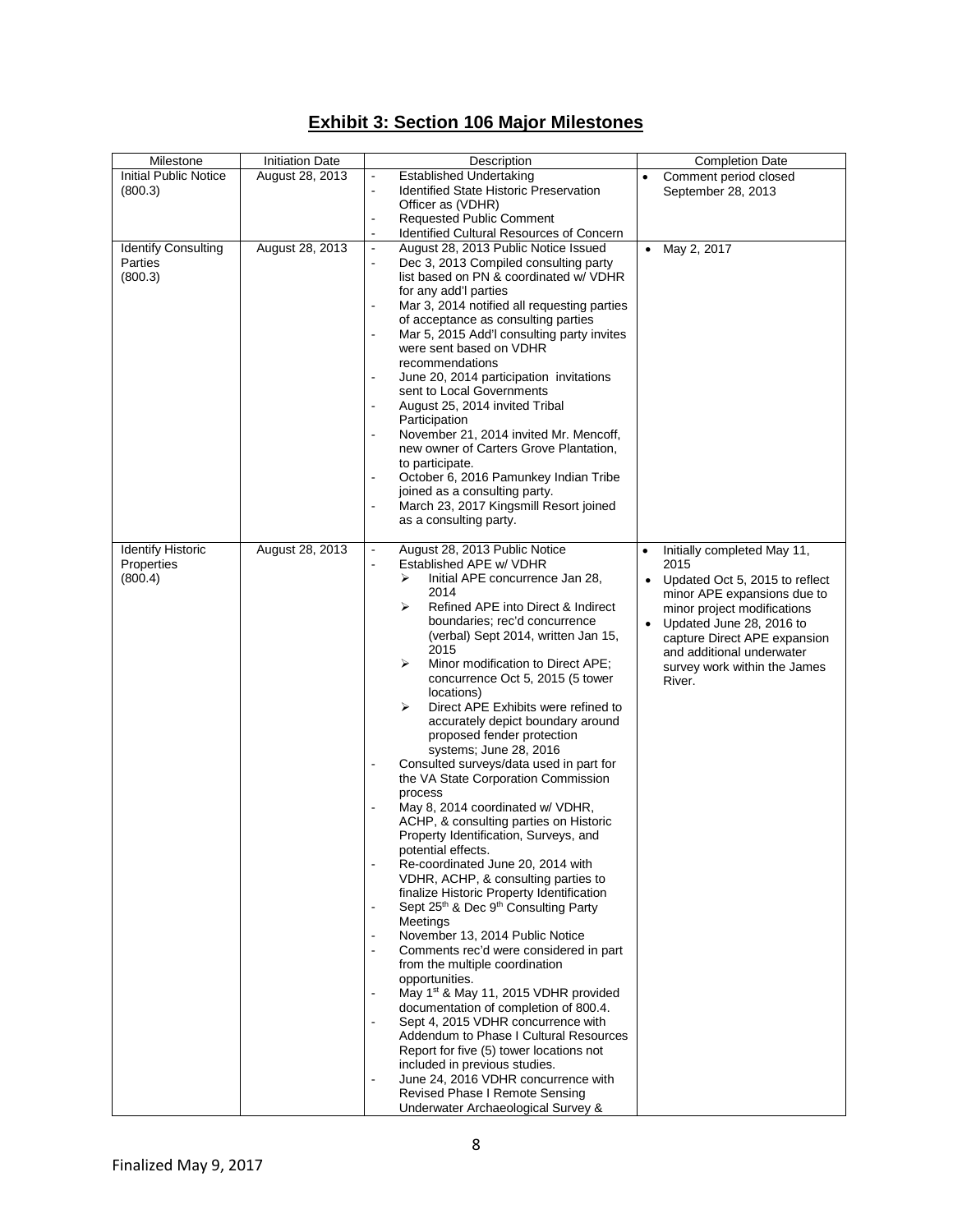|                                                                           |                       | Phase II assessment for buffer and<br>cluster anomalies located within 200 feet<br>of any construction activities.                                                                                                                                                                                                                                                                                                                                                                                                                                                                                                                                                                                                                                                                                                                                                                                                                                                                                                                                                                                                                                                                                                                                                                                                                                                                                                 |                                                                                                                                                                                                                                                                                |
|---------------------------------------------------------------------------|-----------------------|--------------------------------------------------------------------------------------------------------------------------------------------------------------------------------------------------------------------------------------------------------------------------------------------------------------------------------------------------------------------------------------------------------------------------------------------------------------------------------------------------------------------------------------------------------------------------------------------------------------------------------------------------------------------------------------------------------------------------------------------------------------------------------------------------------------------------------------------------------------------------------------------------------------------------------------------------------------------------------------------------------------------------------------------------------------------------------------------------------------------------------------------------------------------------------------------------------------------------------------------------------------------------------------------------------------------------------------------------------------------------------------------------------------------|--------------------------------------------------------------------------------------------------------------------------------------------------------------------------------------------------------------------------------------------------------------------------------|
| 1 <sup>st</sup> Agency &<br><b>Consulting Party</b><br>Meeting<br>(800.4) | September 25,<br>2014 | Status of permit evaluation<br>Corps jurisdiction<br>$\blacksquare$<br>Project Overview, Purpose & Need,<br>$\blacksquare$<br>Alternatives, Construction Methods<br>Historic Property Identification Efforts<br>Potential Effects on historic properties<br>$\overline{\phantom{a}}$                                                                                                                                                                                                                                                                                                                                                                                                                                                                                                                                                                                                                                                                                                                                                                                                                                                                                                                                                                                                                                                                                                                               | September 25, 2014                                                                                                                                                                                                                                                             |
| 2 <sup>nd</sup> Public Notice<br>(800.4)                                  | November 13,<br>2014  | Requested Public Comment on Historic<br>$\blacksquare$<br>Property Identification and Alternatives                                                                                                                                                                                                                                                                                                                                                                                                                                                                                                                                                                                                                                                                                                                                                                                                                                                                                                                                                                                                                                                                                                                                                                                                                                                                                                                 | • Comment Period Closed<br>December 6, 2014                                                                                                                                                                                                                                    |
| 2 <sup>nd</sup> Agency &<br><b>Consulting Party</b><br>Meeting<br>(800.4) | December 9, 2014      | <b>General Item Updates</b><br>$\centerdot$<br><b>Historic Property Identification</b><br>$\blacksquare$<br><b>Historic Property Eligibility</b><br>$\blacksquare$<br><b>Potential Effects</b><br>$\blacksquare$<br><b>Potential Mitigation</b><br>$\overline{\phantom{a}}$<br>Requested written comments on<br>➤<br>identification, alternatives, effects, and<br>potential mitigation from meeting<br>participants.                                                                                                                                                                                                                                                                                                                                                                                                                                                                                                                                                                                                                                                                                                                                                                                                                                                                                                                                                                                              | • Comment Period closed January<br>15, 2015                                                                                                                                                                                                                                    |
| <b>Evaluate Historic</b><br>Significance<br>(800.4)                       | May 8, 2014           | Within the indirect APE, several Historic<br>Properties are present which are Listed<br>on the National Register or were<br>previously determined Eligible for the<br>National Register No further evaluation<br>of Historic Significance was required for<br>those properties.<br>June 12, 2014 VDHR provided<br>$\overline{a}$<br>recommendations of eligibility for certain<br>historic properties and requested<br>additional information on others.<br>September 2014 - February 2015:<br>$\overline{a}$<br>Stantec conducted additional cultural<br>resource surveys, submitted reports and<br>other documentation.<br>May 11, 2015 SHPO provided final<br>concurrence pertaining to individual<br>eligibility for all identified historic<br>resources.<br>July 2, 2015 Consulted with Keeper of<br>the National Register on eligibility status<br>of Captain John Smith Trail<br>Aug 14, 2015 decision rendered by<br>⋗<br>Keeper that the Trail was eligible for<br>the National Register<br>June 24, 2016 SHPO provided<br>concurrence with additional Underwater<br>Archaeological Survey work; including a<br>Not Eligible determination based on the<br>results of Phase II assessment for buffer<br>and cluster anomalies located within 200<br>feet of any construction activities.<br>Note: Oct 22, 2015 Letter from NPS<br>indicated satisfaction with the Corps that<br>CFR 800.4 was completed. | • Initially Completed May 11, 2015<br>• Updated Aug 14, 2015 upon<br>receipt of Keeper of the NPS<br><b>Eligibility Determination</b><br>• Updated June 24, 2016 upon<br>receipt of VDHR Eligibility<br>Concurrence with Phase II<br>Underwater Archaeological<br>Assessments. |
| Assessment of<br><b>Adverse Effects</b><br>(800.5)                        | May 11, 2015          | Applied Criteria of Adverse Effects in<br>consultation with VDHR, considering<br>views of consulting parties and public<br>Dominion's Effects Reports; which<br>⋗<br>included visual assessments (Mar<br>2014, Oct 29, 2014, & Nov 10,<br>2014)<br><b>Consulting Party Effects Analyses</b><br>⋗<br>May 21, 2015 Public Notice determined<br>undertaking will have an Overall Adverse<br>Effect                                                                                                                                                                                                                                                                                                                                                                                                                                                                                                                                                                                                                                                                                                                                                                                                                                                                                                                                                                                                                    | Completed May 21, 2015<br>$\bullet$                                                                                                                                                                                                                                            |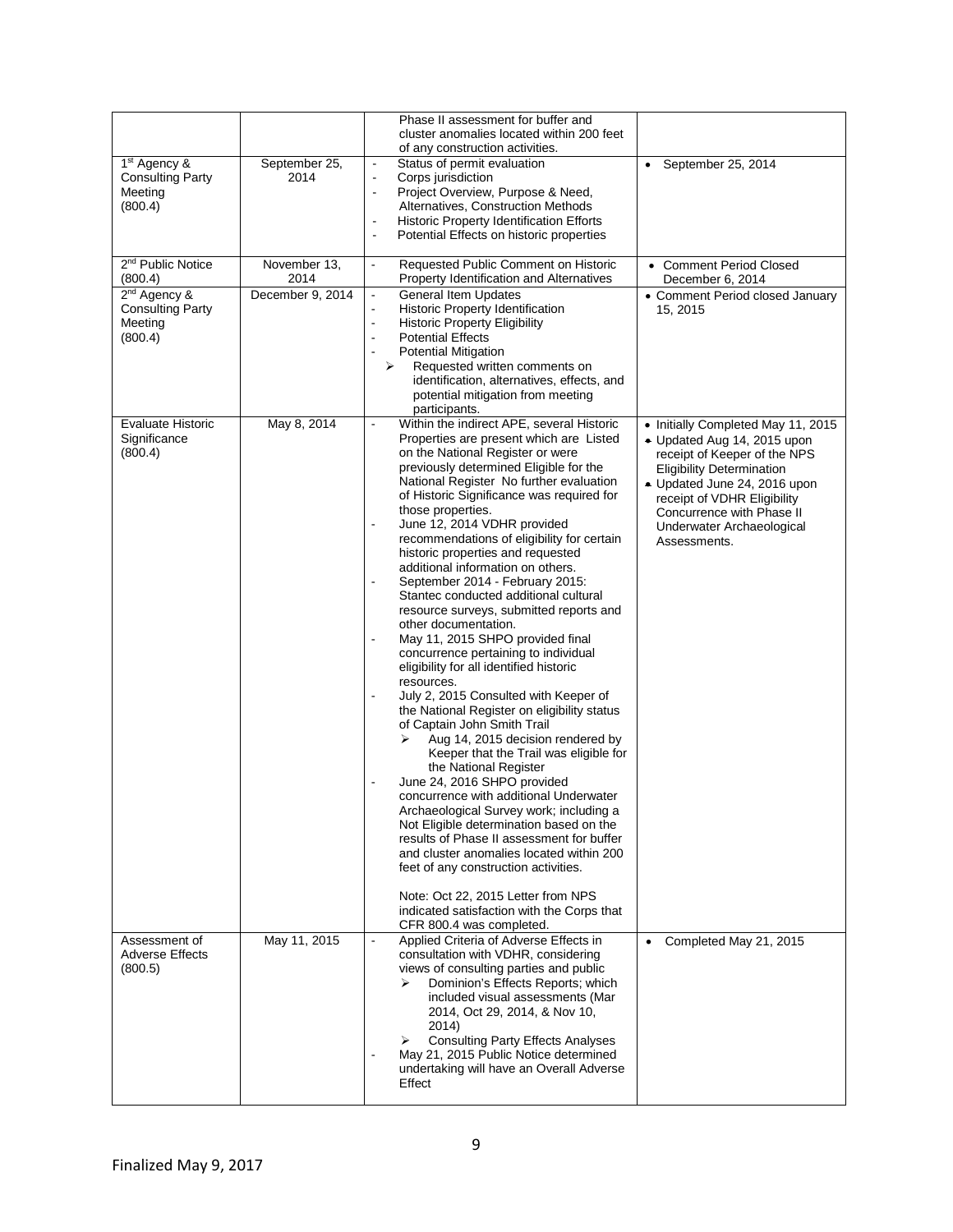|                                          |                          | Note: Nov 13, 2015 VDHR concurred<br>with the Corps that undertaking will have<br>an Adverse Effect confirming the process  |                                                            |
|------------------------------------------|--------------------------|-----------------------------------------------------------------------------------------------------------------------------|------------------------------------------------------------|
|                                          |                          | is at 800.6 "resolution of adverse effect"                                                                                  |                                                            |
| 3 <sup>rd</sup> Public Notice<br>(800.6) | May 21, 2015             | Request Public Comments on effects to<br>final list of historic properties and in<br>preparation to moving to resolution of | <b>Comment Period Closed June</b><br>$\bullet$<br>20, 2015 |
| 3rd Agency &                             | June 24, 2015            | adverse effects.<br><b>General Updates</b><br>$\blacksquare$                                                                | • June 24, 2015                                            |
| <b>Consulting Party</b>                  |                          | Effects to individual historic properties<br>$\overline{a}$                                                                 |                                                            |
| Meeting<br>(800.6)                       |                          | Discussion of Resolution of Adverse<br>$\blacksquare$<br>Effects                                                            |                                                            |
| 4 <sup>th</sup> Public Notice<br>(800.6) | October 1, 2015          | October 1, 2015 Announced Public<br>$\blacksquare$<br>Hearing seeking input on views, opinions,                             | • Comment Period Closed<br>November 13, 2015               |
|                                          |                          | and information on the proposed project.                                                                                    |                                                            |
|                                          |                          | November 5, 2015 f PN comment period<br>$\overline{a}$<br>extended                                                          |                                                            |
| <b>Resolve Adverse</b>                   | May 21, 2015;            | May 21, 2015 Public Notice requested<br>$\blacksquare$                                                                      | Completed May 2, 2017<br>$\bullet$                         |
| Effects<br>(800.6)                       | Restated Oct 13,<br>2015 | comments on Resolution of Adverse<br>Effects.                                                                               |                                                            |
|                                          |                          | May 29, 2015 consulted with the Director                                                                                    |                                                            |
|                                          |                          | NPS in accordance with 36 CFR 800.6<br>and 800.10 re: Carters Grove NHL and                                                 |                                                            |
|                                          |                          | adverse effects. (No Response to date)                                                                                      |                                                            |
|                                          |                          | June 24, 2015 Consulting Party Meeting                                                                                      |                                                            |
|                                          |                          | October 1, 2015 provided consulting<br>$\overline{a}$<br>parties with Dominion Consolidated                                 |                                                            |
|                                          |                          | Effects Report (CER) dated September                                                                                        |                                                            |
|                                          |                          | 15, 2015 and stamped rec'd by the Corps                                                                                     |                                                            |
|                                          |                          | Sept 29, 2015.<br>CER was developed to address<br>⋗                                                                         |                                                            |
|                                          |                          | comments from VDHR and                                                                                                      |                                                            |
|                                          |                          | <b>Consulting Parties.</b>                                                                                                  |                                                            |
|                                          |                          | October 15, 2015 Consulting Party<br>Meeting                                                                                |                                                            |
|                                          |                          | December 30, 2015 consulted with<br>$\blacksquare$                                                                          |                                                            |
|                                          |                          | VDHR, ACHP, & consulting parties to<br>seek input on Dominion's Draft MOA with                                              |                                                            |
|                                          |                          | Mitigation Stipulations and Context                                                                                         |                                                            |
|                                          |                          | Document                                                                                                                    |                                                            |
|                                          |                          | January 6, 2016 Dominion's response to<br>comments regarding the December 30th                                              |                                                            |
|                                          |                          | MOA coordination were provided to                                                                                           |                                                            |
|                                          |                          | VDHR, ACHP, and consulting parties by                                                                                       |                                                            |
|                                          |                          | email.<br>Feb 2, 2016 Consulting Party Meeting<br>$\overline{a}$                                                            |                                                            |
|                                          |                          | Feb 17, 2016 VDHR gave their                                                                                                |                                                            |
|                                          |                          | concurrence with the Jan 29th tables<br>forwarded ahead of Feb 2 <sup>nd</sup> Consulting                                   |                                                            |
|                                          |                          | Party Meeting that show effect                                                                                              |                                                            |
|                                          |                          | determinations for individual historic                                                                                      |                                                            |
|                                          |                          | properties.<br>June 13, 2016 consulted with VDHR,                                                                           |                                                            |
|                                          |                          | ACHP, and consulting parties to seek                                                                                        |                                                            |
|                                          |                          | input on Dominion's Draft MOA and<br>Context Document.                                                                      |                                                            |
|                                          |                          | July 27, 2016 VDHR confirms the MOA<br>$\overline{a}$                                                                       |                                                            |
|                                          |                          | and its mitigation measures sets forth an                                                                                   |                                                            |
|                                          |                          | acceptable framework to resolve adverse<br>effects.                                                                         |                                                            |
|                                          |                          | December 7, 2016 consulted with VDHR,<br>$\overline{a}$                                                                     |                                                            |
|                                          |                          | ACHP, and consulting parties to seek<br>input on Dominion's Draft MOA.                                                      |                                                            |
|                                          |                          | December 12, 2016 Dominion's response                                                                                       |                                                            |
|                                          |                          | to MOA comments regarding the June                                                                                          |                                                            |
|                                          |                          | 13 <sup>th</sup> coordination were provided by email,<br>along with revised Context document and                            |                                                            |
|                                          |                          | MOA attachments, to VDHR, ACHP, and                                                                                         |                                                            |
|                                          |                          | consulting parties.                                                                                                         |                                                            |